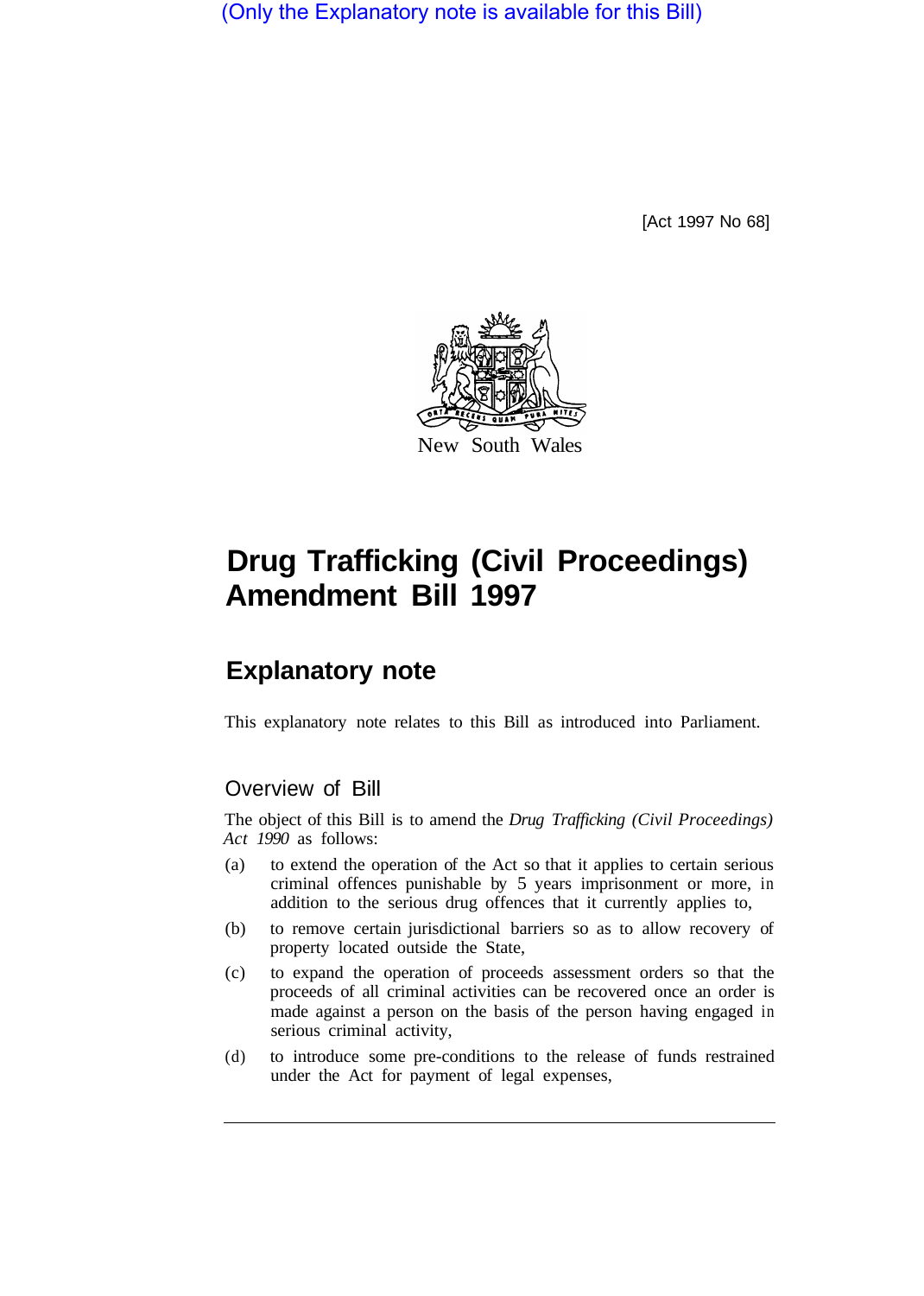Explanatory note

- to create an offence of attempting to deal with property in  $(e)$ contravention of a restraining order,
- to provide that legal professional privilege will not be grounds for  $(f)$ refusing to produce a document or answer a question on a court-ordered examination of a person following the making of a restraining order against the person,
- to allow the Supreme Court to direct the owner of property to provide  $(g)$ information about the property and dealings with it,
- $(h)$ to allow the Public Trustee to recover costs from the Confiscated Proceeds Account when restrained property is not ultimately forfeited,
- to allow the examination of the spouse or de facto spouse of a person  $(i)$ against whom a restraining order has been made,
- to prevent the passing of property subject to a restraining order to a  $(i)$ surviving joint owner on the death of a person subject to the order,
- to make it clear that a restraining order does not apply to property  $(k)$ acquired after the order is made unless the order specifically provides otherwise,
- $(1)$ to make further provision with respect to production orders (relating to preventing disclosure of an order, legal professional privilege and time for compliance),
- $(m)$ to provide for the status of analysts' certificates given under the Act,
- to provide for the admissibility of transcripts of examination,  $(n)$
- to make it clear that the Crime Commission has a reasonable  $(0)$ opportunity to conduct examinations arising from restraining orders before being required to give notice of grounds for the contesting of an application to exclude property from an assets forfeiture order,
- to make further provision concerning search warrants (with respect to  $(p)$ legal professional privilege for seized property tracking documents, the persons who can apply for a search warrant, and the disposal of property seized under a search warrant),
- to deal with other miscellaneous matters including providing for the  $(q)$ procedure for applying for a monitoring order, the mode of service of a monitoring order and the procedure for applying for a search warrant.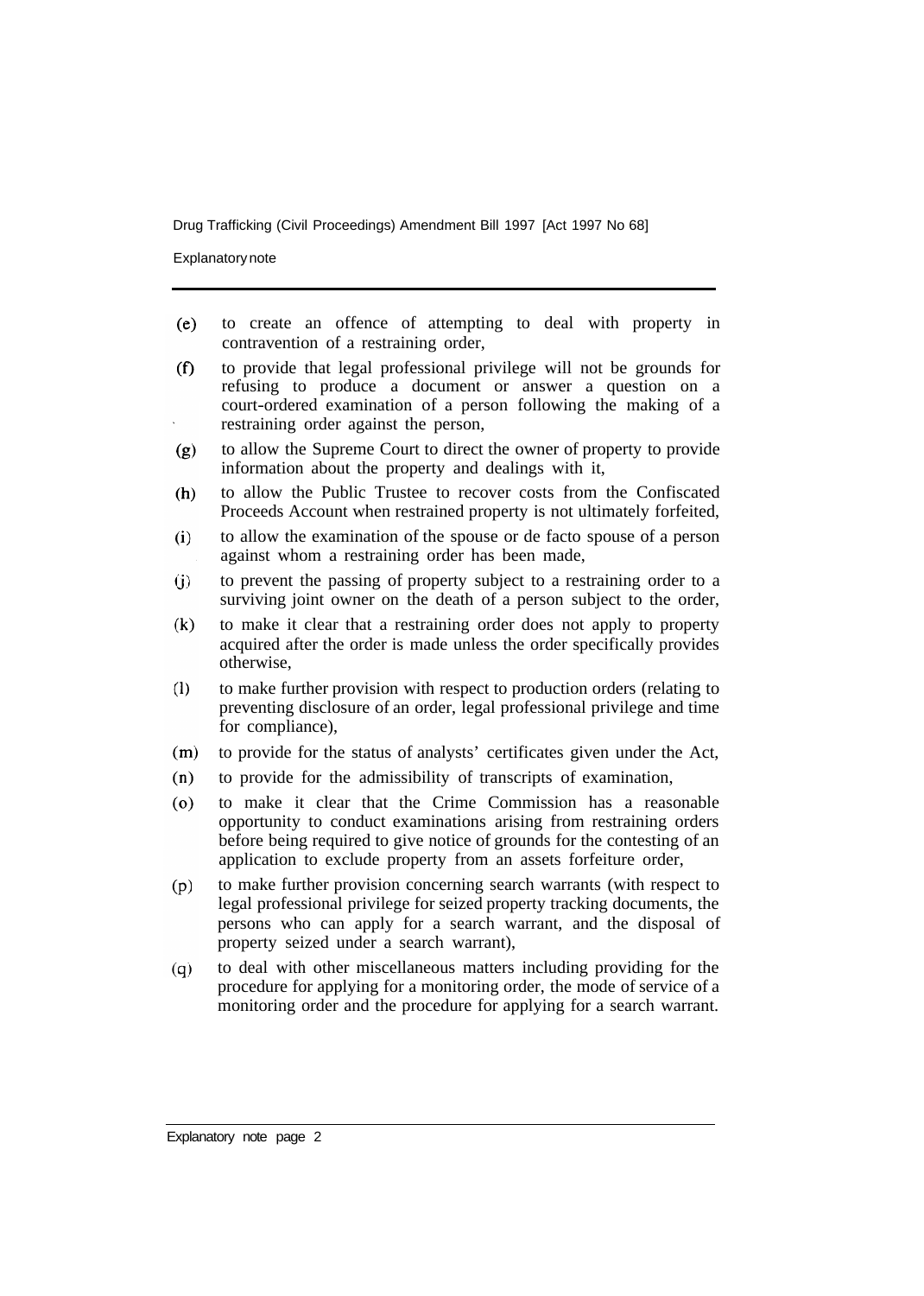**Explanatory note** 

## Outline of provisions

**Clause 1** sets out the name (also called the short title) of the proposed Act.

**Clause 2** provides that the proposed Act will commence on a day or days to be appointed by proclamation.

**Clause 3** is a formal provision that gives effect to the Schedule of amendments to the *Drug Trafficking (Civil Proceedings) Act 1990.* 

**Clause 4** is a formal provision that gives effect to the Schedule of amendments to the *Supreme Court Rules 1970.* 

#### **Schedule 1 Amendment of Drug Trafficking (Civil Proceedings) Act 1990**

#### **Extension of Act to serious crime related activities**

The Act provides for the forfeiture of property of a person who is suspected of having engaged in certain serious drug crime and other serious crimes committed in connection with a serious drug crime. **Schedule 1 [12]** and the consequential amendments referred to below will extend the range of offences to which the Act will apply to include a range of serious offences (whether or not committed in connection with a drug crime) that are punishable by 5 years imprisonment or more. The offences include theft, fraud, obtaining financial benefit from the crime of another, money laundering, extortion, violence, bribery, corruption, harbouring criminals, blackmail, obtaining or offering a secret commission, perverting the course of justice, tax or revenue evasion, illegal gambling, forgery and homicide. The Act will now apply to "serious crime related activity" rather than "drug-related activity" as at present.

**Schedule 1 [2]** changes the name of the Act to the Criminal Assets Recovery Act to reflect the broader application of the Act.

**Schedule 1 [1], [3]-[8], [10], [11], [13], [15], [16], [32], [33], [38], [39], [49]**  and **[50]** make consequential amendments.

#### **Removal of jurisdictional boundaries**

**Schedule l [14]** extends the jurisdictional coverage of the Act to include property situated outside the State, so as to enable action under the Act to be taken to recover property located outside the State.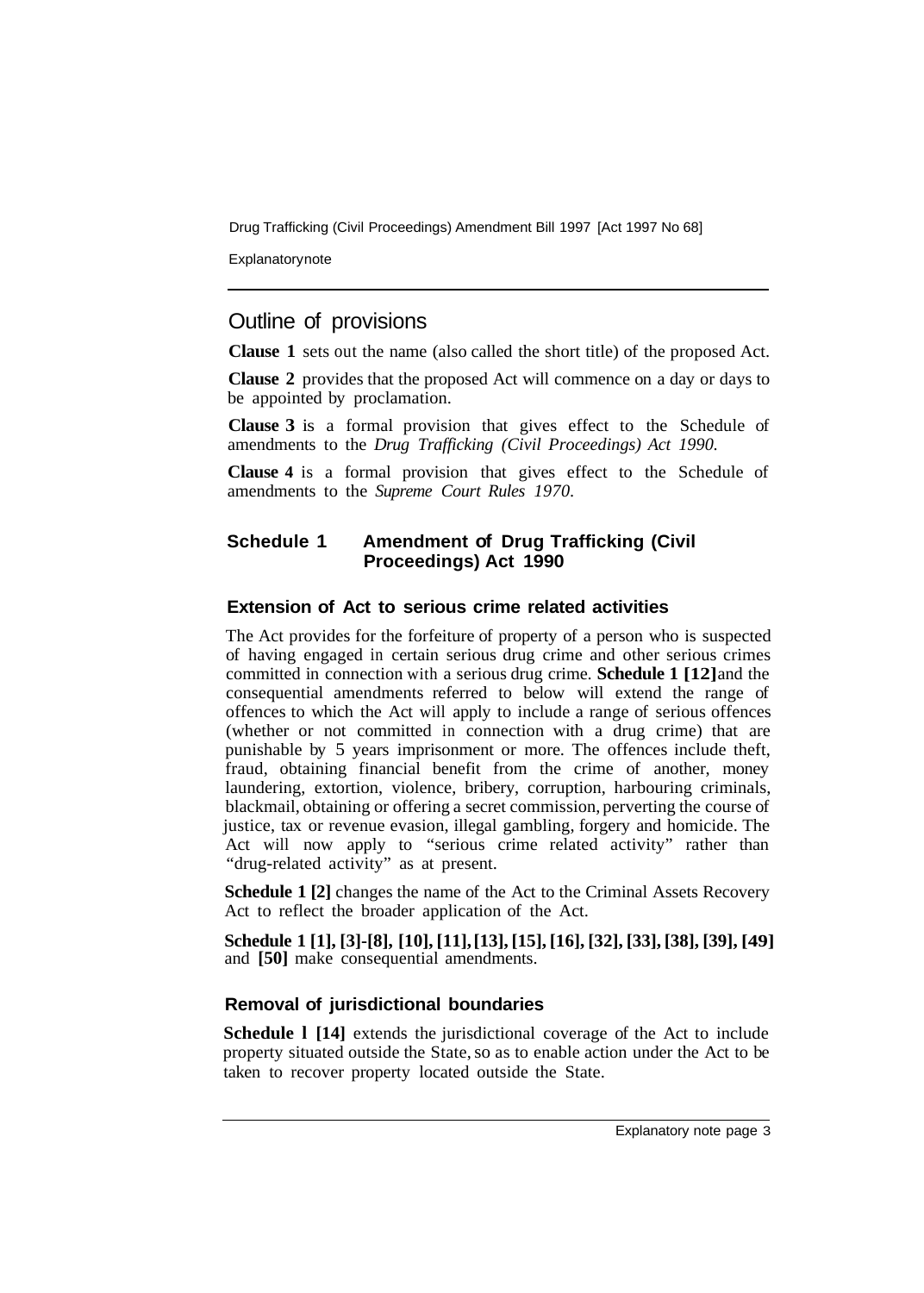Explanatorynote

#### **Proceeds assessment orders**

Currently a proceeds assessment order can be obtained to require a person suspected of having engaged in serious drug crime (now to be extended to other serious crimes) to pay the amount assessed by the Court as the proceeds of the suspected crime to the State.

**Schedule 1 [37]** and **[41]–[48]** extend the operation of a proceeds assessment order to the proceeds of all illegal activities engaged in by the person against whom the order is made. Further amendments are made so that where the Court has assessed the person's assets and expenditure over a six year period, it will be presumed that expenditure and increases in assets are derived from proceeds except where it can be shown they are not sourced from illegal activities.

The Bill will also clarify provisions that deal with the calculation of proceeds to make it clear that the proceeds of a "controlled buy" from an undercover investigator include the full amount of money received regardless of whether some or all of it was passed on to another party.

**Schedule** 1 **[40]** authorises the making of orders ancillary to proceeds assessment orders.

#### **Legal expenses**

The Act currently enables the Court to release restrained property funds for reasonable legal expenses to defend an application for a forfeiture order or to defend criminal charges.

**Schedule 1 [19]** and **[30]** introduce some pre-conditions to the release of funds for legal expenses, the effect of which is as follows:

- unrestrained property must be used first for legal expenses,
- property that is shown to be illegally acquired cannot be released for legal expenses,
- a person seeking release must first lodge a Statement of Affairs disclosing all assets and liabilities,
- the person must have taken all reasonable steps to bring their property within the jurisdiction of the Court.

The Bill will also enable regulations to be made prescribing maximum allowable costs for legal services provided. Until a regulation is made the Court will continue to determine what are reasonable expenses.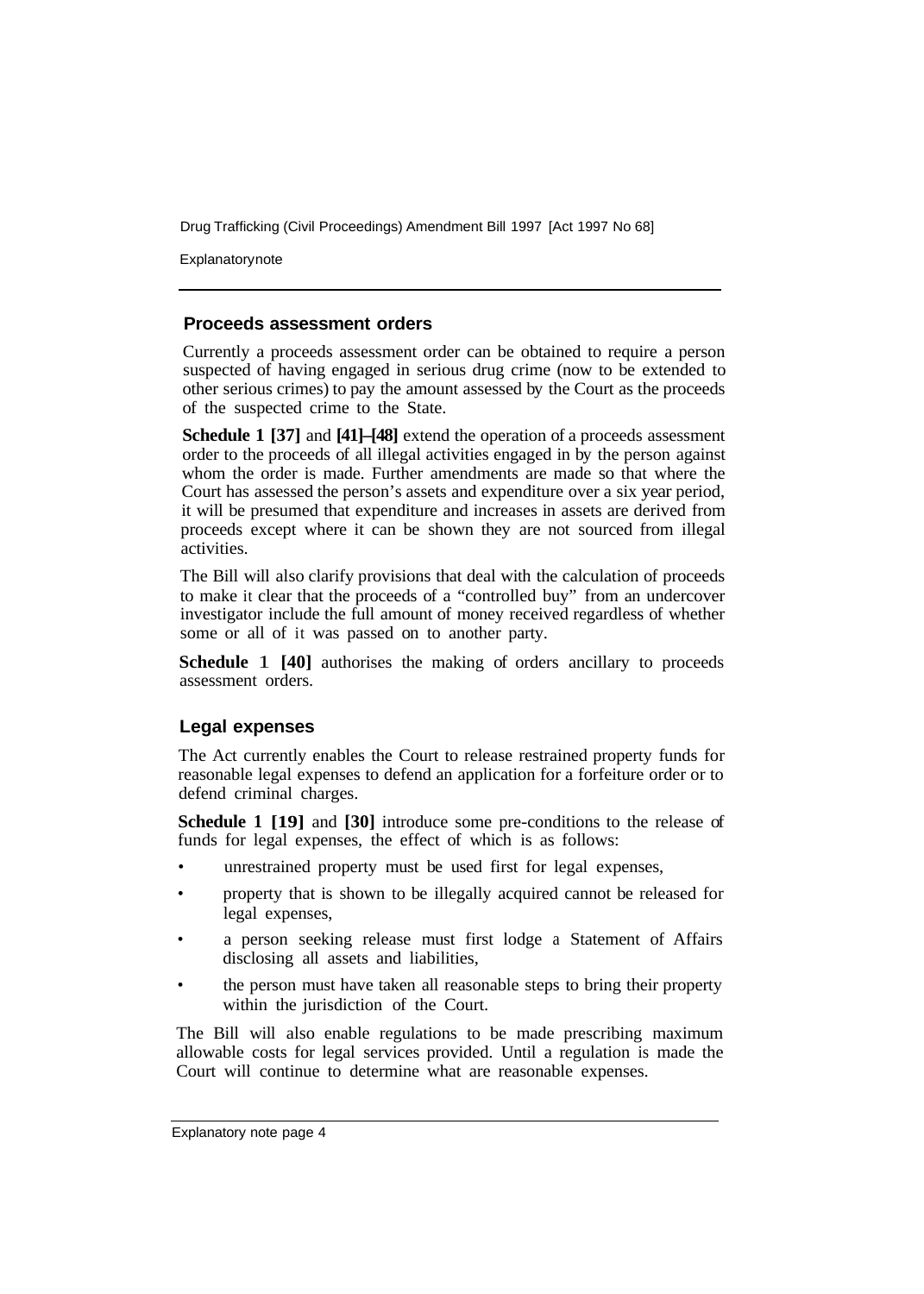Explanatorynote

#### **Restraining orders**

**Schedule 1 [17]** and **[27]–[29]** will extend the prohibition on dealing with property that is the subject of a restraining order to include attempting to deal with it.

**Schedule 1 [23]** provides that legal professional privilege will not be a valid reason for refusing to answer a question or produce a document on a court-ordered examination following the issue of a restraining order.

**Schedule 1 [21], [22]** and **[26]** allow the Court, following the issue of a restraining order over property, to direct that the owner of property provide the Commission or Public Trustee with a statement setting out details of the property and dealings with the property concerned.

**Schedule 1 [24] and [25] clarify certain exceptions to protections based on** privilege in the context of an examination of a person who is the subject of a restraining order.

**Schedule 1 [31]** and **[51]** authorise the Public Trustee to recover its costs from the Confiscated Proceeds Account where it takes control of property subject to a restraining order and the property is not ultimately forfeited.

**Schedule l [20]** authorises the Court to order an examination of a person's spouse or de facto spouse in relation to their affairs if a restraining order has been made against the person.

**Schedule 1 [69]** provides that for the purposes of a restraining order the death of the owner of an interest in restrained property that is a joint interest does not cause the interest to transfer to a surviving joint owner. Instead the restraining order operates as though the person had not died.

**Schedule I** [18] makes it clear that a restraining order does not apply to interests in property acquired after the making of the order unless the Court specifically directs that it does.

#### **Production orders**

Production orders are orders made by the Court, on application of the Commission, that require a person or organisation to produce for examination documents or records that enable tracing of the ownership of property.

**Schedule 1 [55]** enables the Commission to accept a statutory declaration in lieu of attendance before the Commission by a person who does not have a document that they are required to produce under a production order.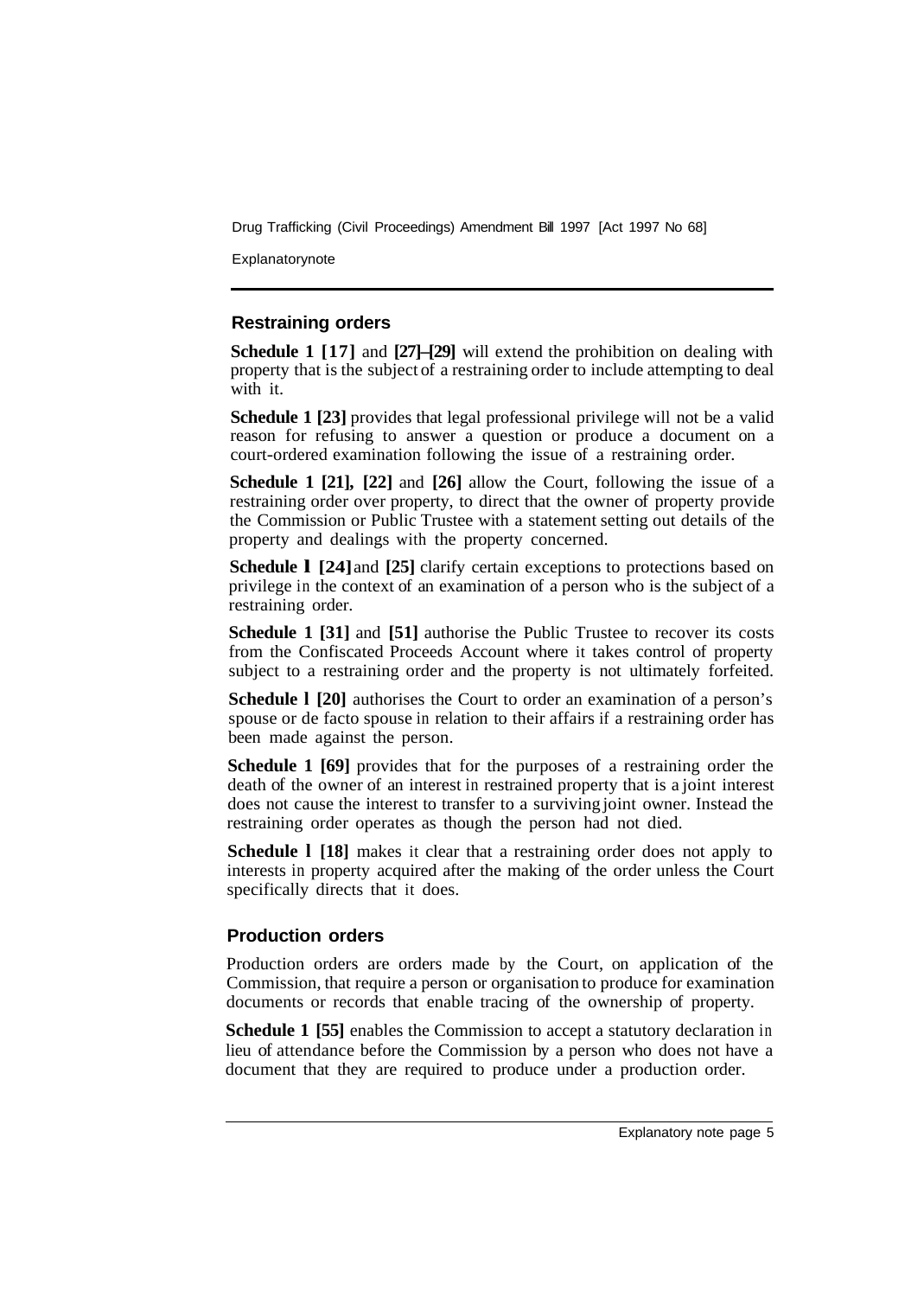Explanatory note

**Schedule 1 [56]** makes it an offence for a person in receipt of a production order to disclose, subject to a range of exceptions, the fact that the production order has been made.

**Schedule l [52]** and **[53]** amend the provision that deals with the making of production orders to provide that the order may specify that documents may be inspected between specified times rather than at a specified time.

**Schedule 1 [54]** provides that documents must be produced pursuant to a production order regardless of any claim for legal professional privilege.

#### **Monitoring orders**

The Act enables the Supreme Court to make monitoring orders that require a financial institution to provide information to the Commission about transactions conducted with the institution by a nominated person over a specified period of time (maximum 3 months). The orders enable the Commission to track and monitor a person's financial transactions over the period concerned.

**Schedule 1 [64]** provides how an application to the Supreme Court for an order is to be made.

#### **Evidentiary matters**

**Schedule 1 [67] (proposed section 54 (3))** provides for an analyst's certificate issued in relation to drugs to have the same status in proceedings under the Act as it has in proceedings under the *Drug Misuse and Trafficking Act 1985.* 

**Schedule 1 [67] (proposed section 54 (4))** provides that when proceedings for an order under the Act relate to an offence, a transcript of criminal proceedings for the offence can be considered by the Court in determining the application.

**Schedule 1 [67] (proposed section 54 (5))** provides that in proceedings for an order under the Act the transcript of any examination of a person under section 12 of the Act will be admissible as evidence.

#### **Assets forfeiture orders**

**Schedule 1 [34]** authorises the Supreme Court to make an order ancillary to an assets forfeiture order when it makes the primary order or at any time later.